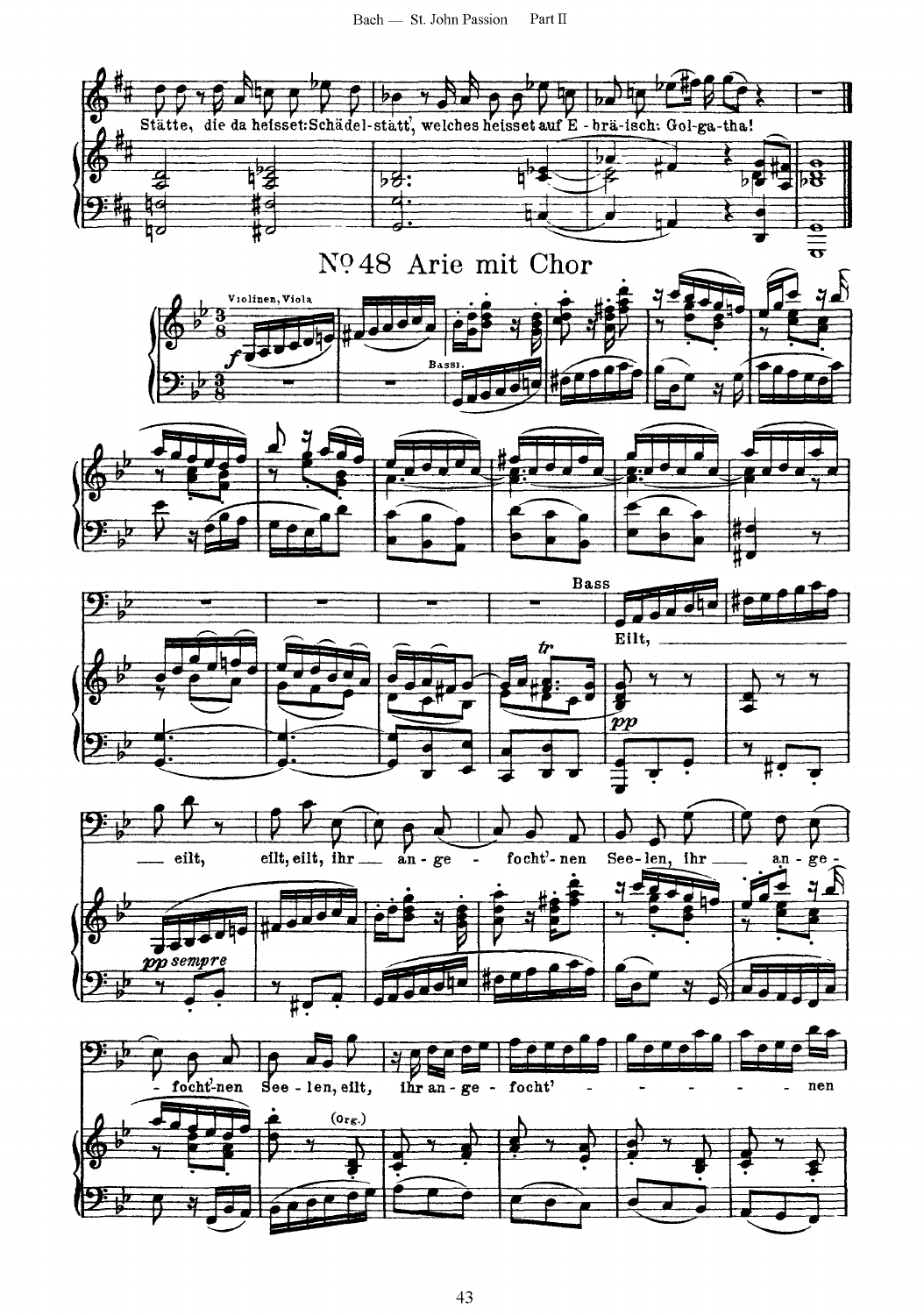





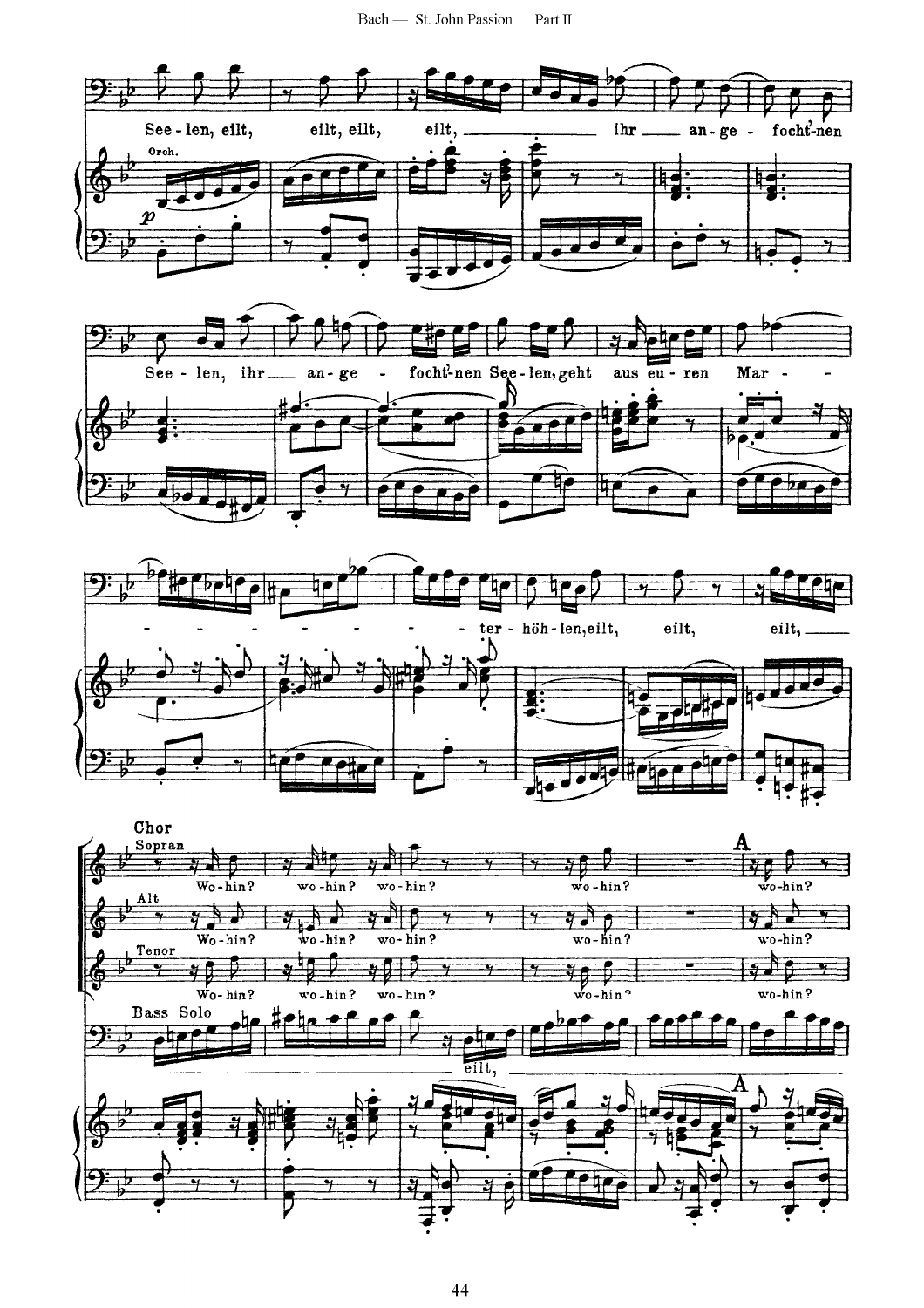



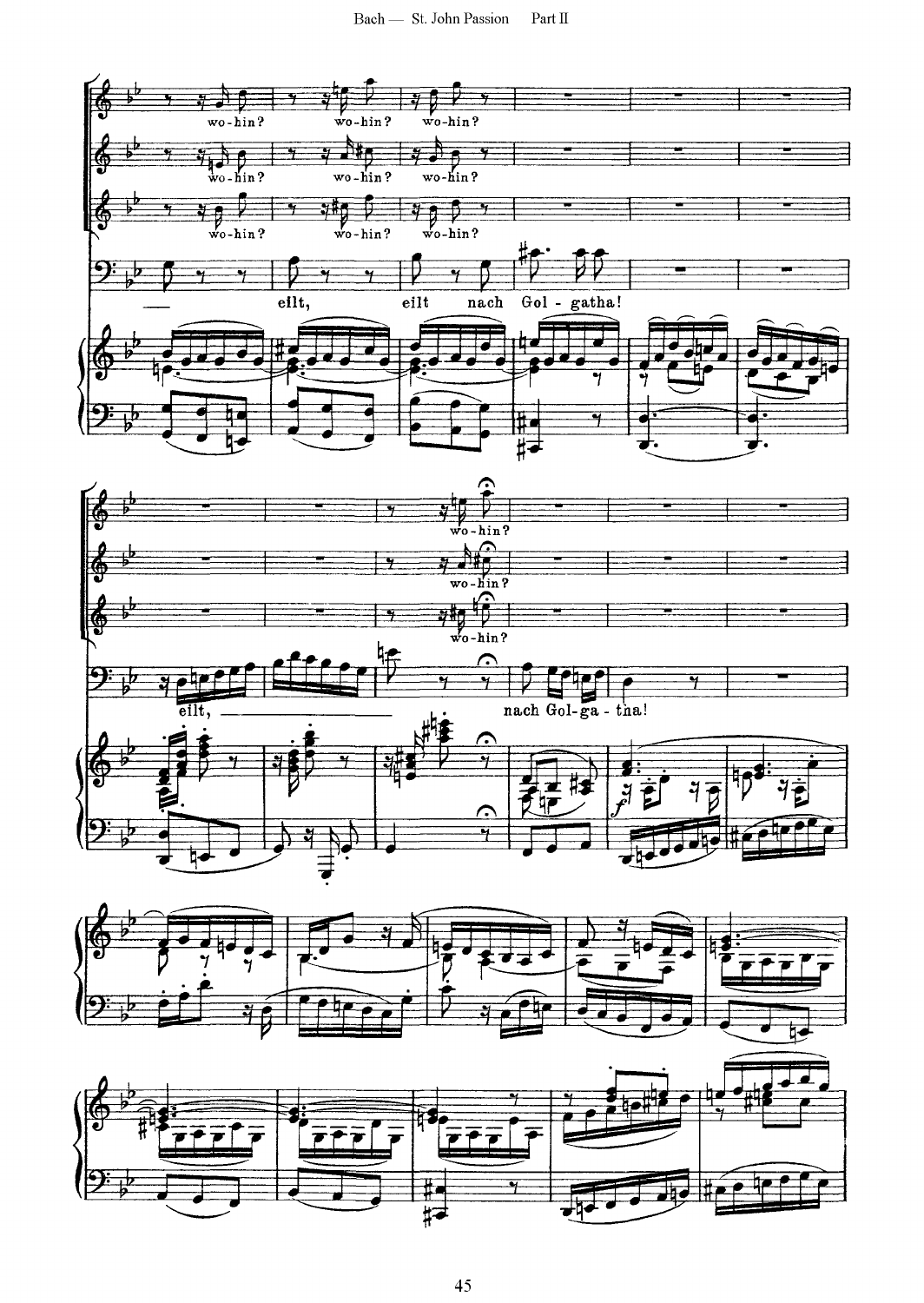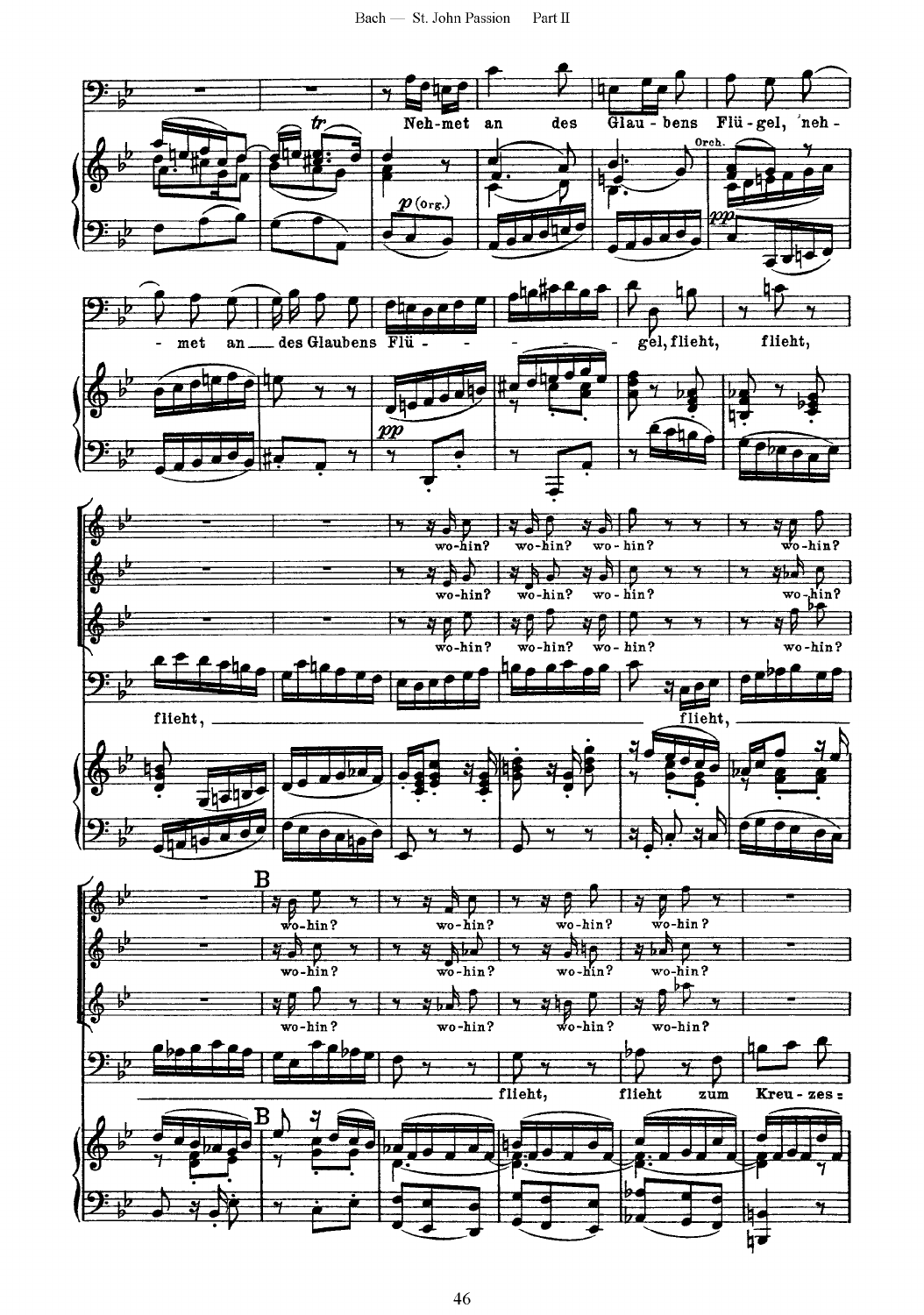$\mbox{Bach} \longrightarrow \mbox{St.}$  John Passion Part  $\Pi$ 

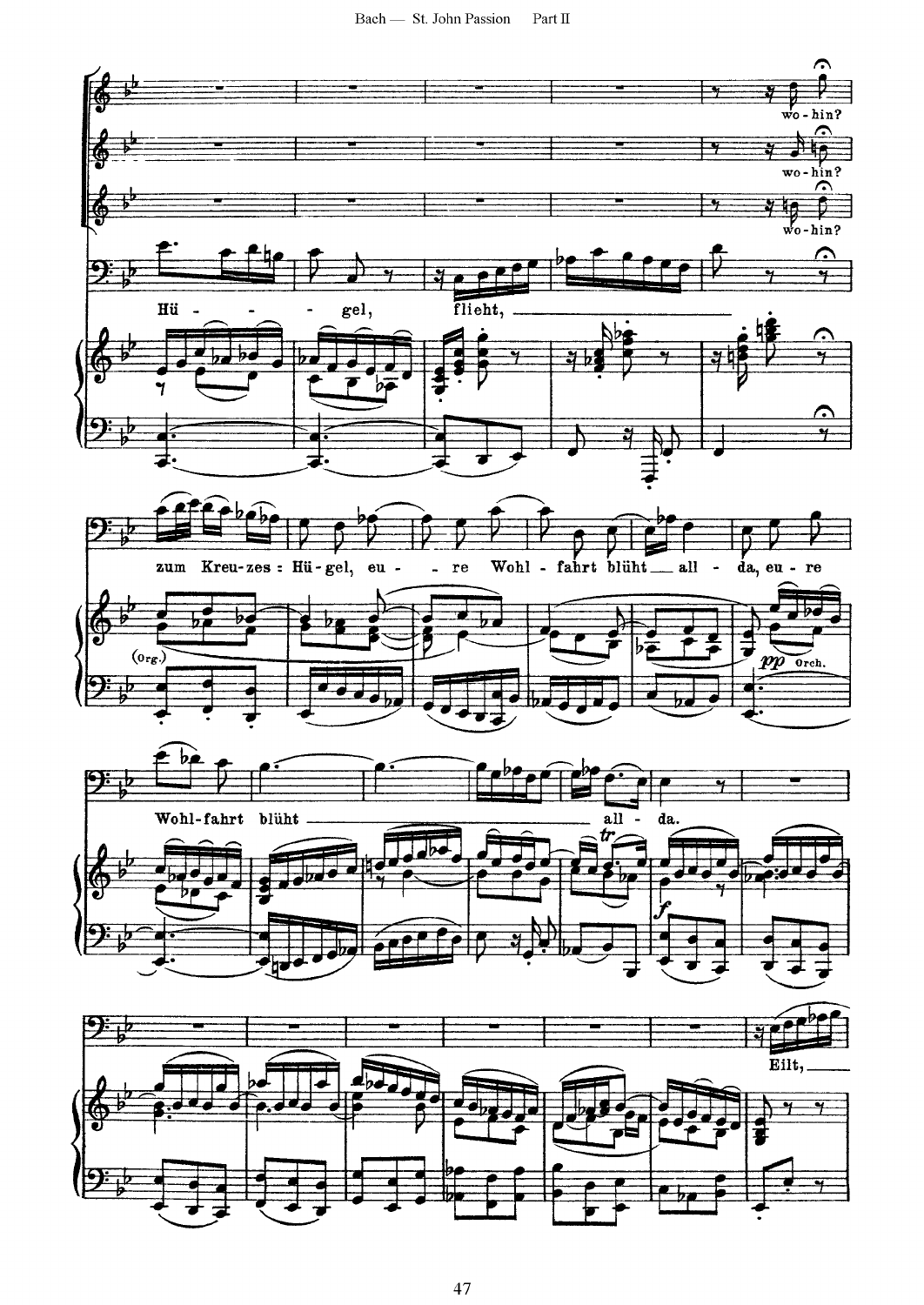Bach - St. John Passion Part  $\Pi$ 



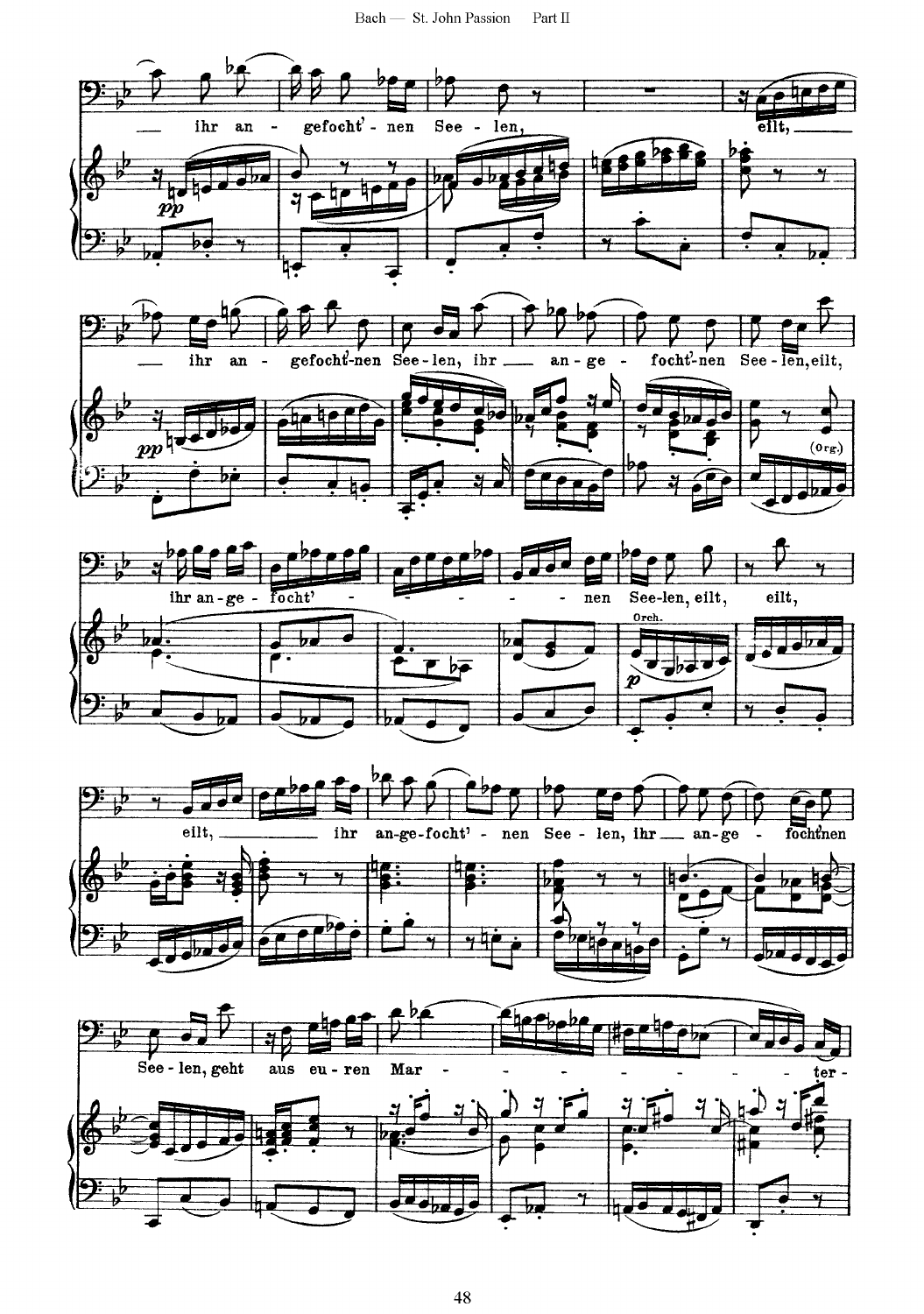